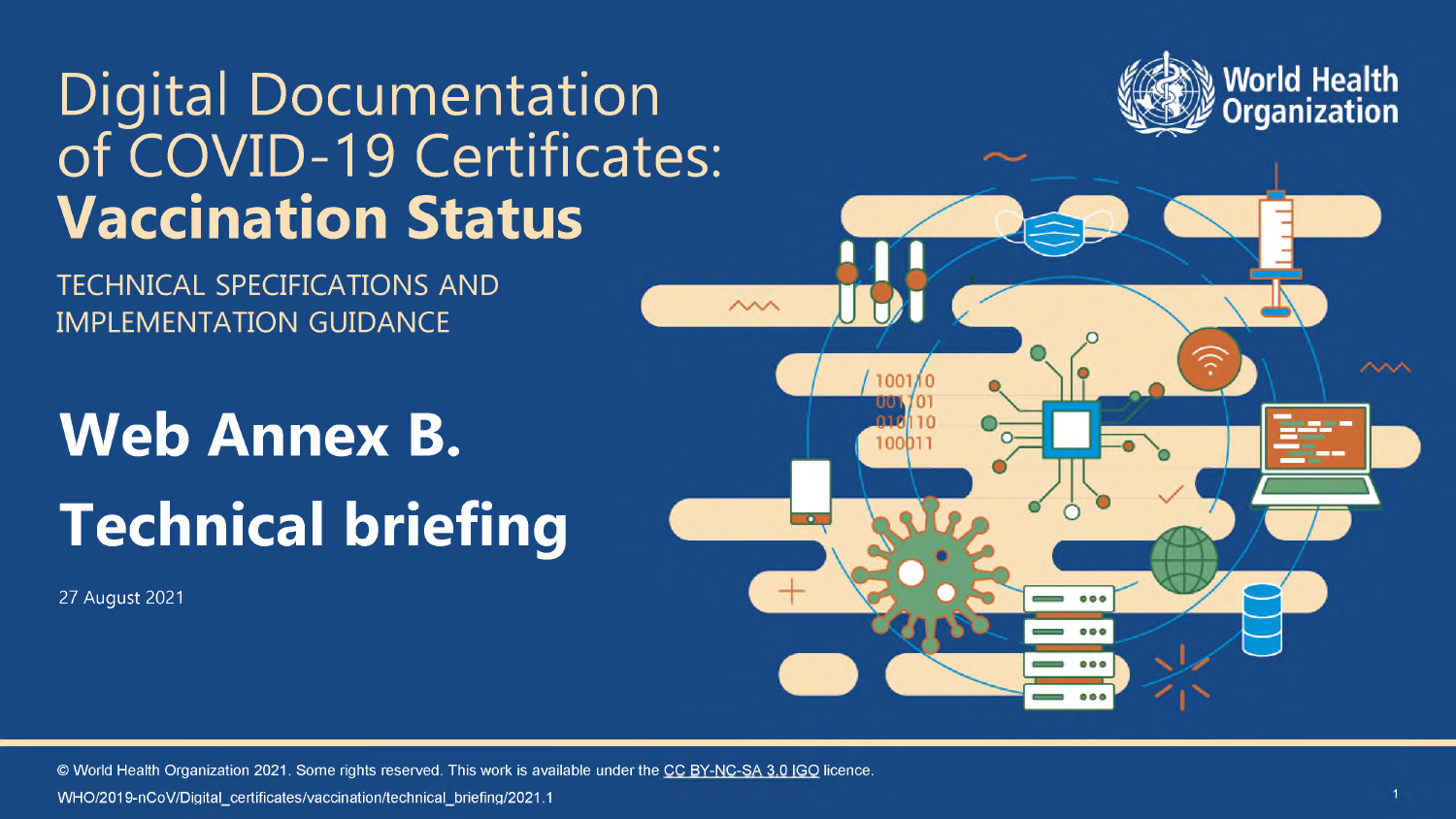### **What is the "Digital Documentation of COVID-19 Certificates: Vaccination Status Technical Specifications and Implementation Guidance" document?**



The "Digital Documentation of COVID-19 Certificates: Vaccination Status (DDCC:VS) Technical Specifications and Implementation Guidance" document **is a baseline requirements document for technology partners** that are **creating or overseeing the development of a digital vaccination certificate solution for COVID-19**. It is written so that Member States:

- ✓ Do **not oversimplify** the development of digital vaccination certificate solutions, at the risk of compromising **ethical and data protecting design choices**;
- ✓ Can adopt and adhere to digital health **interoperability standards**;
- $\checkmark$  Have the **flexibility** to determine which digital solutions work best for their context and local technology partners.

### **The "DDCC:VS Technical Specifications and Implementation Guidance" is NOT A POLICY DOCUMENT**.

Policy guidance regarding the use of COVID-19 vaccination certificates is available in the following WHO guidance documents:

- **[Technical considerations for implementing a risk-based](https://www.who.int/publications/i/item/WHO-2019-nCoV-Risk-based-international-travel-2021.1)  approach to international travel in the context of COVID-19: Interim guidance, 2 July 2021**
- **[Policy considerations for implementing a risk-based](https://apps.who.int/iris/handle/10665/342235)  approach to international travel in the context of COVID-19**
- **[Interim guidance on considerations for implementing](https://www.who.int/publications/i/item/considerations-in-adjusting-public-health-and-social-measures-in-the-context-of-covid-19-interim-guidance)  and adjusting public health and social measures in the context of COVID-19**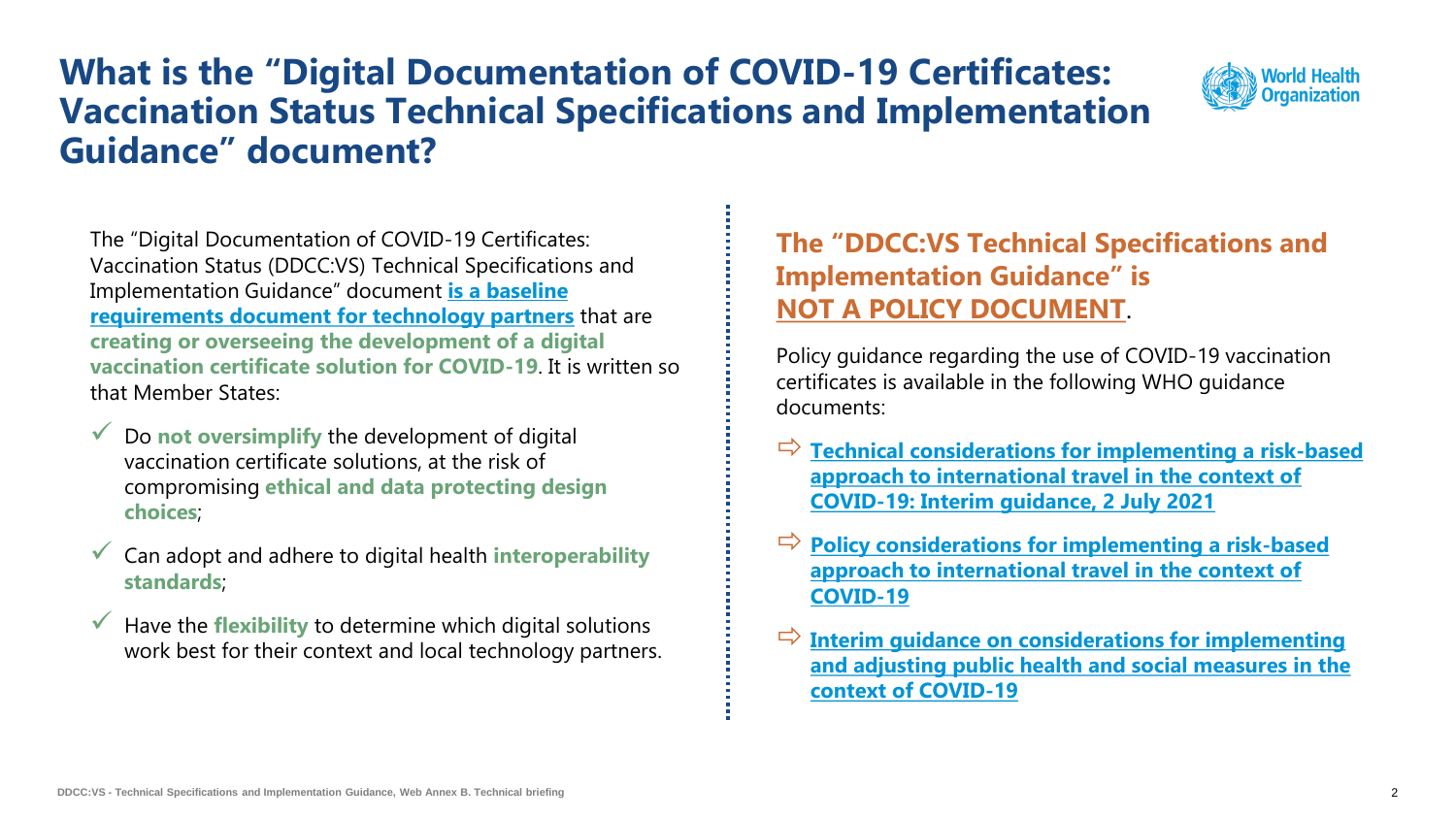### **What is a DDCC:VS?**



- ➢ **Digital Documentation of COVID -19 Certificates**, or **DDCC:VS**, is a digitally signed representation of data content that describes a vaccination event. DDCC:VS data content respects the specified core data set and follows the Health Level Seven (HL7) Fast Healthcare Interoperability Resources (FHIR) standard detailed in the FHIR Implementation Guide.
- ➢ The International Certificate of Vaccination or Prophylaxis and a national immunization home based record are not considered DDCC:VS because they are not available in a digital format and do not meet the requirements outlined in this technical specifications and implementation guidance document.

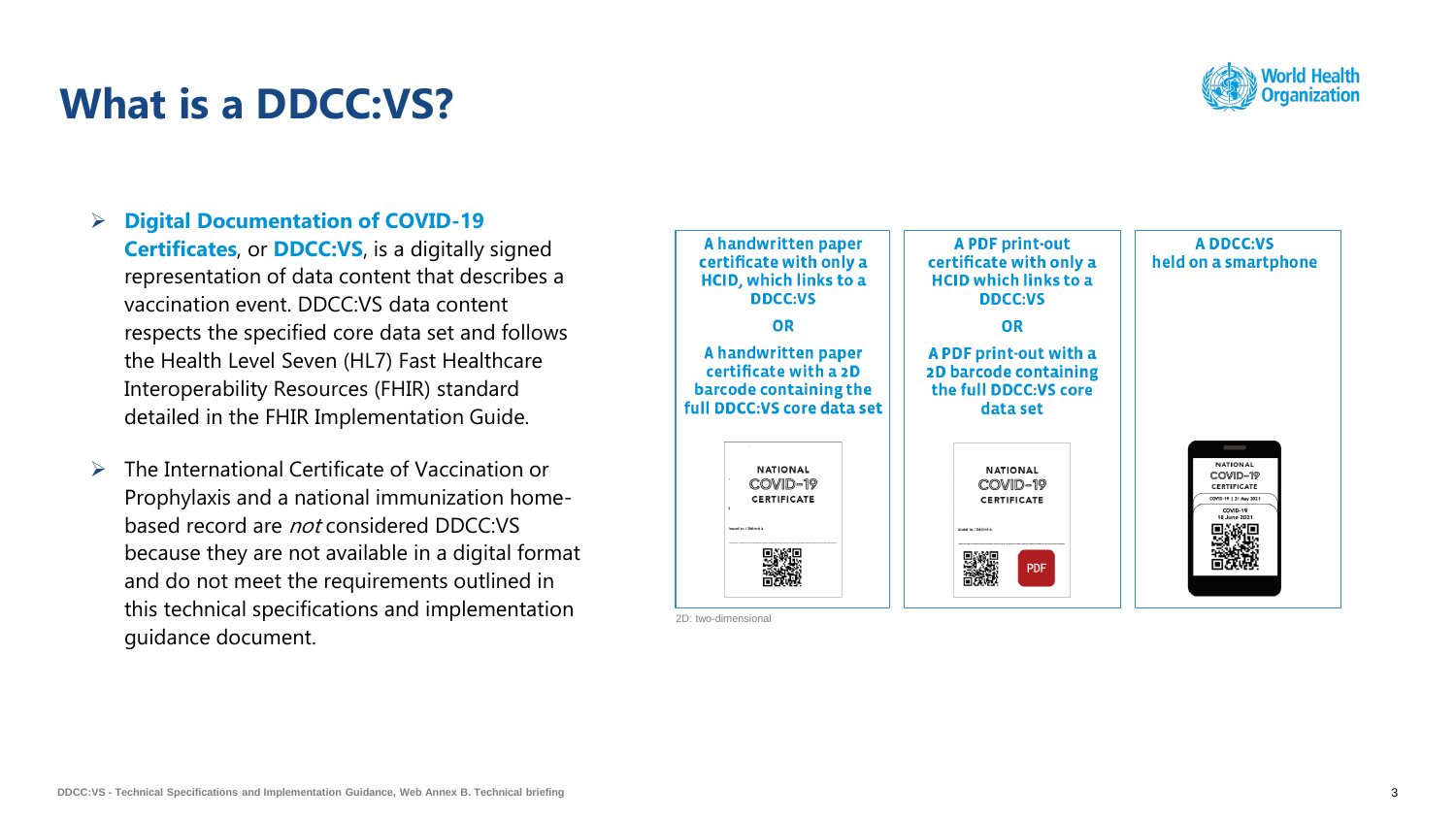### **What can the DDCC:VS be used for?**





The vaccination certificate is presented to a medical authority so that the bearer's vaccination status can be considered as part of continuing to provide care to the individual. It forms part of the personal health record.

- $\triangleright$  Provides a basis for health workers to offer a subsequent dose and/or appropriate health services
- ➢ Provides schedule information for an individual to know whether another dose, and of which vaccine, is needed, and when the next dose is due
- $\triangleright$  Enables investigation into adverse events by health workers, as per existing guidance on adverse events following immunization (AEFI) (vaccine safety)



The vaccination certificate is presented as proof that the bearer has received vaccine for COVID-19, and this claim can be checked and validated by an interested party.

- ➢ Establishes the vaccination status of individuals in coverage monitoring surveys
- ➢ Establishes vaccination status after a positive COVID-19 test, to understand vaccine effectiveness
- $\triangleright$  For work
- ➢ For university education
- ➢ For international travel\*

**\***In the context of international travel, in accordance with advice from the 8th meeting of the International Health Regulations (2005) Emergency Committee on COVID-19, held on 14 July 2021, countries should not require proof of COVID-19 vaccination as a condition for travel.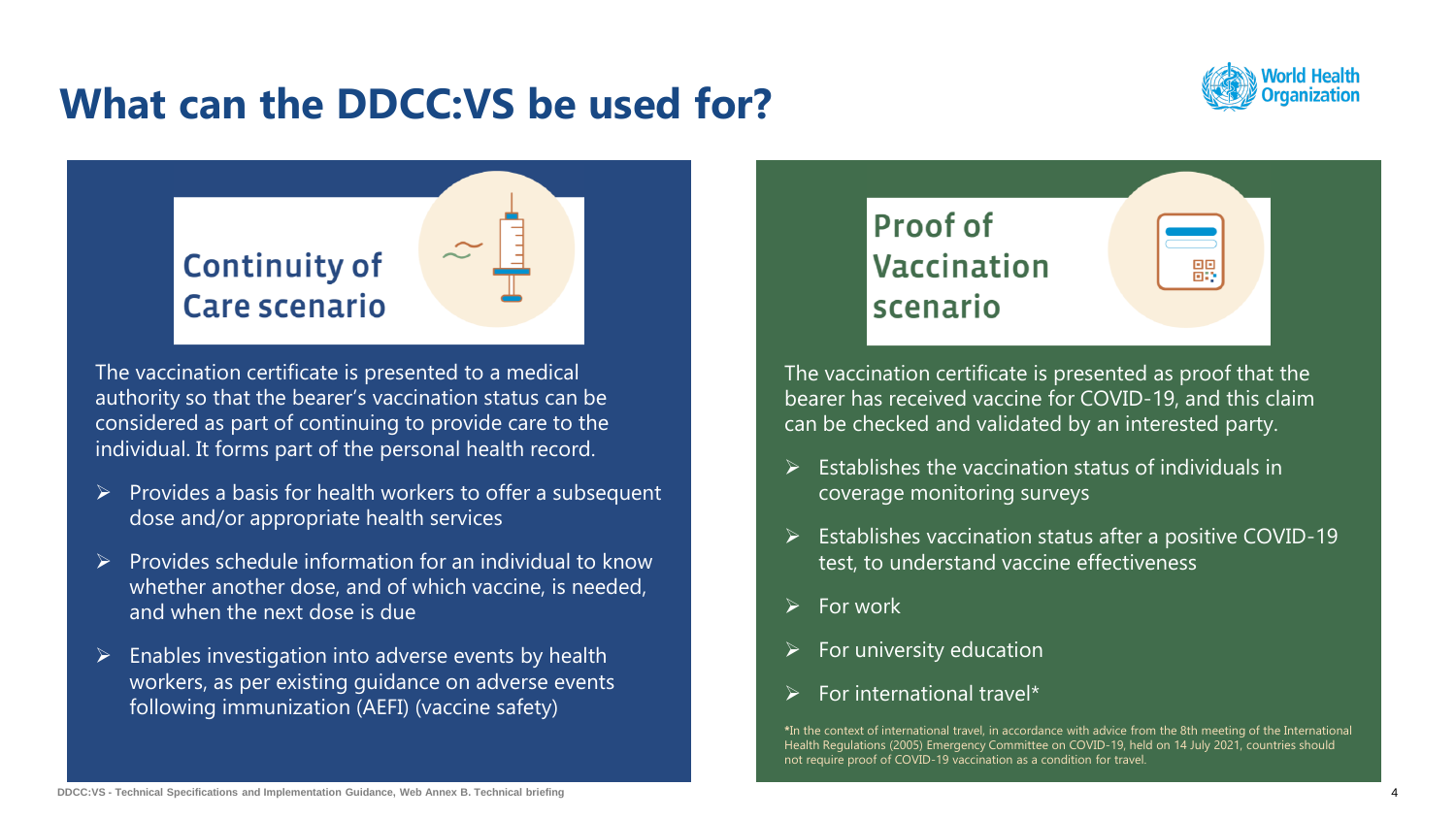### **What is the data required for a DDCC:VS?**



Data requirements will depend on the scenario of use and the format of the DDCC:VS. Member States will need to determine whether they want to include Optional data elements, depending on the local context and agreements that establish trust with other Member States.

| <b>Requirement</b><br>status for<br><b>Continuity of Care</b> | <b>Requirement</b><br>status for Proof of<br><b>Vaccination</b> | <b>Section</b>      | <b>Data Element Label</b>                            | <b>Description and Definition</b>                                                                                                                                                                                                                                                                                                                                                                                                             |
|---------------------------------------------------------------|-----------------------------------------------------------------|---------------------|------------------------------------------------------|-----------------------------------------------------------------------------------------------------------------------------------------------------------------------------------------------------------------------------------------------------------------------------------------------------------------------------------------------------------------------------------------------------------------------------------------------|
| <b>REQUIRED</b>                                               | <b>REQUIRED</b>                                                 | Header $-$          | <b>NAME</b>                                          | The full name of the vaccinated person.                                                                                                                                                                                                                                                                                                                                                                                                       |
| <b>REQUIRED</b>                                               | <b>REQUIRED</b>                                                 | input once          | <b>DATE OF BIRTH</b>                                 | The vaccinated person's date of birth (DOB) if known. If unknown, use assigned DOB for administrative purposes.                                                                                                                                                                                                                                                                                                                               |
| <b>OPTIONAL</b>                                               | <b>OPTIONAL</b>                                                 |                     | <b>UNIQUE IDENTIFIER</b>                             | Unique identifier for the vaccinated person, according to the policies applicable to each country. There can be more than one unique<br>identifier used to link records (e.g., national ID, health ID, immunization information system ID, medical record ID).                                                                                                                                                                                |
| <b>OPTIONAL</b>                                               | <b>NOT NEEDED</b>                                               |                     | <b>SEX</b>                                           | Documentation of a specific instance of sex information for the vaccinated person.                                                                                                                                                                                                                                                                                                                                                            |
| <b>REQUIRED</b>                                               | <b>REQUIRED</b>                                                 | Data                | <b>VACCINE OR PROPHYLAXIS</b>                        | Generic description of the vaccine or vaccine sub-type, e.g., COVID-19 mRNA vaccine, HPV vaccine.                                                                                                                                                                                                                                                                                                                                             |
| <b>REQUIRED</b>                                               | <b>REQUIRED</b>                                                 | needed for          | <b>VACCINE BRAND</b>                                 | The brand or trade name used to refer to the vaccine received.                                                                                                                                                                                                                                                                                                                                                                                |
| <b>CONDITIONAL</b>                                            | <b>CONDITIONAL</b>                                              | each<br>vaccination | <b>VACCINE MANUFACTURER</b>                          | Name of the manufacturer of the vaccine received. e.g., Serum institute of India, AstraZeneca. If vaccine manufacturer is unknown,<br>market authorization holder is REQUIRED.                                                                                                                                                                                                                                                                |
| <b>CONDITIONAL</b>                                            | <b>CONDITIONAL</b>                                              | event               | <b>VACCINE MARKET</b><br><b>AUTHORIZATION HOLDER</b> | Name of the market authorization holder of the vaccine received. If market authorization holder is unknown, vaccine manufacturer is<br>REQUIRED.                                                                                                                                                                                                                                                                                              |
| <b>REQUIRED</b>                                               | <b>REQUIRED</b>                                                 |                     | <b>VACCINE BATCH NUMBER</b>                          | Batch number or lot number of vaccine.                                                                                                                                                                                                                                                                                                                                                                                                        |
| <b>REQUIRED</b>                                               | <b>REQUIRED</b>                                                 |                     | <b>DATE OF VACCINATION</b>                           | Date in which the vaccine was provided.                                                                                                                                                                                                                                                                                                                                                                                                       |
| <b>REQUIRED</b>                                               | <b>REQUIRED</b>                                                 |                     | <b>DOSE NUMBER</b>                                   | Vaccine dose number.                                                                                                                                                                                                                                                                                                                                                                                                                          |
| <b>OPTIONAL</b>                                               | <b>OPTIONAL</b>                                                 |                     | <b>VACCINATION VALID FROM</b>                        | Date upon which provided vaccination is considered valid. This data should only be considered valid at the time of issuance, as<br>guidance is likely to evolve with further scientific evidence. Any user of this data (Vaccinator, Verifier) should validate this date<br>according to their national policy. In the case of repeated doses, the data field for a subsequent dose should override the data field for<br>a predecessor dose. |
| <b>OPTIONAL</b>                                               | <b>OPTIONAL</b>                                                 |                     | <b>TOTAL DOSES</b>                                   | Total expected doses as defined by Member State care plan and immunization programme policies.                                                                                                                                                                                                                                                                                                                                                |
| <b>REQUIRED</b>                                               | <b>REQUIRED</b>                                                 |                     | <b>COUNTRY OF VACCINATION</b>                        | The country in which the individual has been vaccinated.                                                                                                                                                                                                                                                                                                                                                                                      |
| <b>REQUIRED</b>                                               | <b>OPTIONAL</b>                                                 |                     | <b>ADMINISTERING CENTRE</b>                          | The name or identifier of the vaccination facility responsible for providing the vaccination.                                                                                                                                                                                                                                                                                                                                                 |
| <b>OPTIONAL</b>                                               | <b>CONDITIONAL</b>                                              |                     | <b>SIGNATURE OF HEALTH</b><br><b>WORKER</b>          | REQUIRED for PAPER vaccination certificates that have been filled out with handwriting ONLY. A printed paper vaccine certificate<br>does not require the handwritten signature of a health worker. The health worker who provided the vaccination or the supervising<br>clinician's hand-written signature.                                                                                                                                   |
| <b>OPTIONAL</b>                                               | <b>OPTIONAL</b>                                                 |                     | <b>HEALTH WORKER IDENTIFIER</b>                      | OPTIONAL for DIGITAL and PAPER vaccination certificates. The unique identifier for the health worker as determined by the member<br>state. There can be more than one unique identifier used. (e.g., system generated ID, health profession number, cryptographic<br>signature, or any other form of health worker unique identifier). This can be used in lieu of a paper-based signature.                                                   |
| <b>OPTIONAL</b>                                               | <b>OPTIONAL</b>                                                 |                     | <b>DISEASE OR AGENT TARGETED</b>                     | Name of disease vaccinated to protect against (such as COVID-19).                                                                                                                                                                                                                                                                                                                                                                             |
| <b>OPTIONAL</b>                                               | <b>NOT NEEDED</b>                                               |                     | DUE DATE OF NEXT DOSE                                | Date on which the next vaccination should be administered, if a next dose is required.                                                                                                                                                                                                                                                                                                                                                        |

**DDCC:VS - Technical Specifications and Implementation Guidance, Web Annex B. Technical briefing**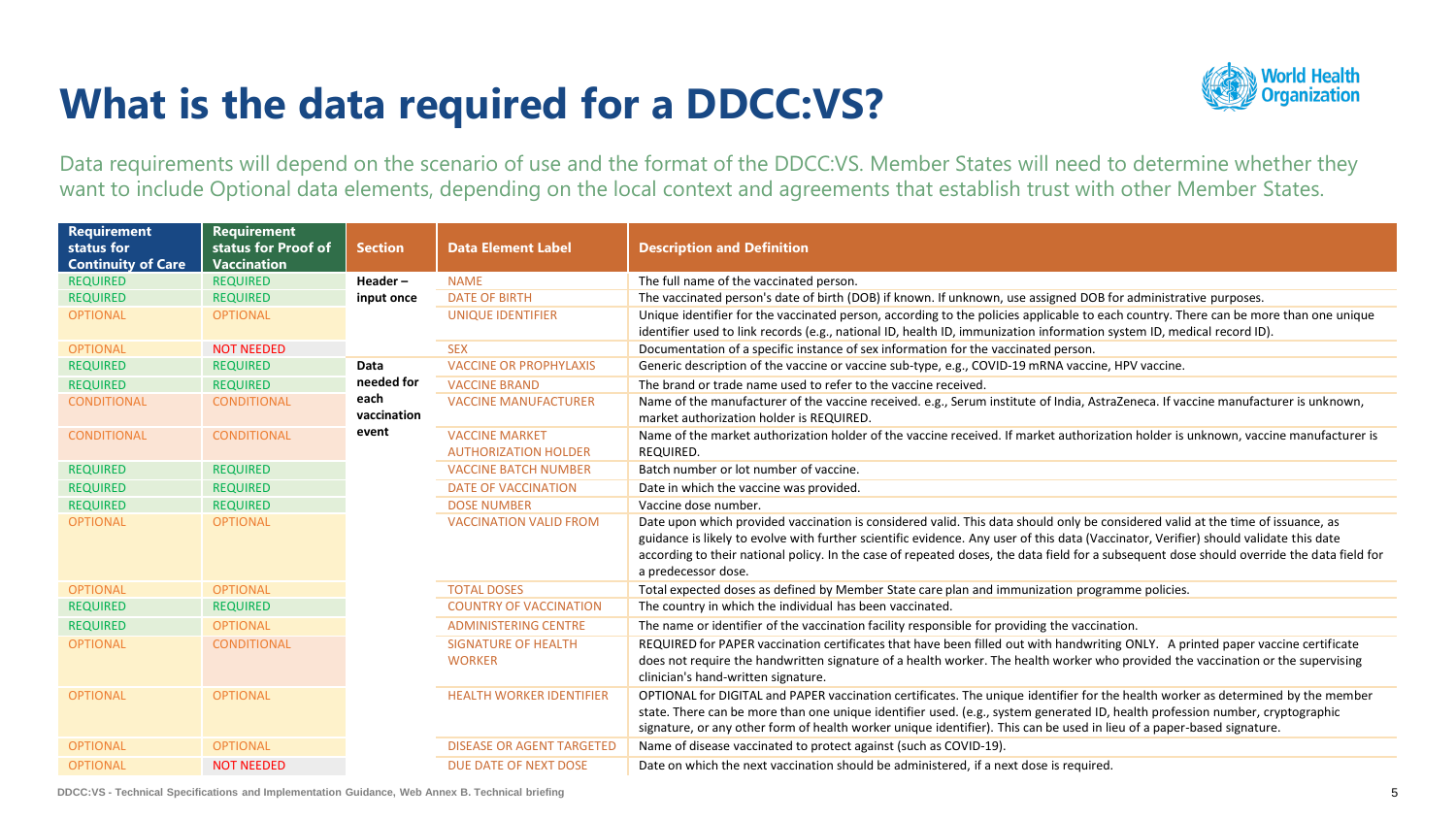### **What is the standard operating procedure for implementing DDCC:VS?**



**Determine the intended uses for a digital vaccination certificate system..**

The value proposition of digitizing a vaccine certificate will need to be clear.

See **Table 1** in the Executive Summary for the multiple uses of a DDCC:VS.

START

**Conduct an impact assessment to understand the potential risks, benefits, and costs for establishing a DDCC:VS.**

Use this to inform the design of your system and key policy decisions.

See **section 2** for recommendations on ethical and privacy protecting design, development, and implementation of DDCC:VS.

#### **Establish policies and a legal framework to support your intended uses of the DDCC:VS.**

Countries should have policies and a legal framework for appropriate use, data protection, and governance of the DDCC:VS to reduce the potential harms, while achieving the public health benefits. This includes any relevant national or international policy agreements.

See **section 1.6** for a list of other WHO policy guidance publications and **section 7** for additional governance considerations.

**Determine whether to leverage existing digital systems that document vaccination status or adopt a new system.** 

This should be based on the existing digital health enterprise architecture and the country's overall digital health strategy.

See **section 8** for additional implementation considerations.

#### **Gather health content requirements and system requirements for the intended use of your DDCC:VS.**

This document focuses on providing the technical specifications necessary to create an interoperability standards-based DDCC:VS. The system requirements should be informed by the supporting policy and legal framework, including the ethical and privacy considerations.

See **sections 3, 4, 5,** and **6** for workflows, data requirements, and functional requirements for the various scenarios of use of a DDCC:VS.

#### **Develop, deploy, implement, and scale your DDCC:VS solution.**

A clear mechanism for obtaining and responding to feedback from end users will need to be established, including a mechanism to consistently push updates.

See **section 8** and the **Digital Health [Implementation Investment Guide \(DIIG\)](https://www.who.int/publications/i/item/9789240010567)** for additional details.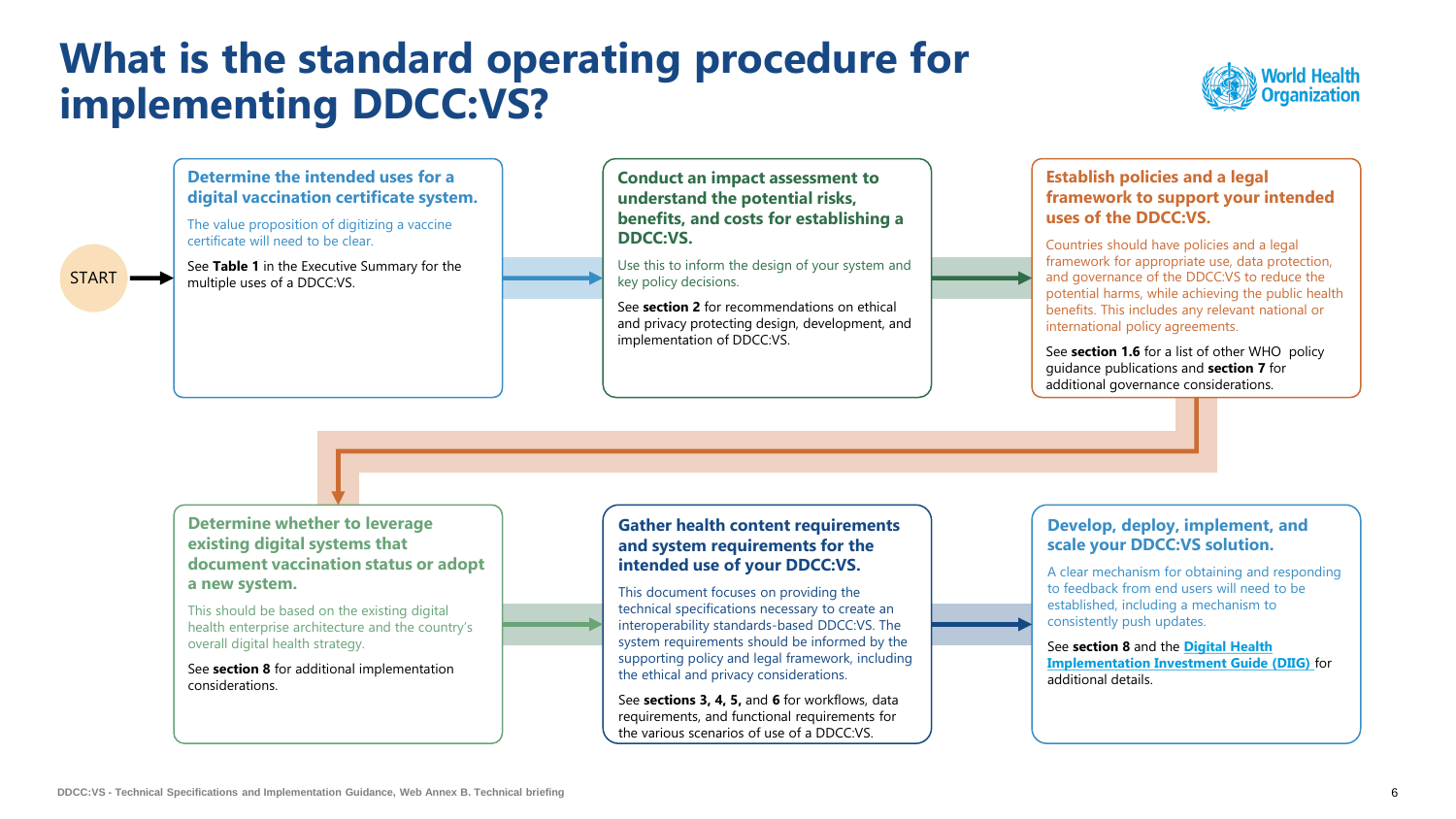### **The design of the DDCC:VS solution should depend on feasibility of implementation**



The availability of infrastructure at the Care Site will determine the possible format in which a DDCC:VS can be issued. The availability of infrastructure where proof of vaccination is needed will determine the mechanism for which verification can be done.

| <b>Scenarios for issuing DDCC:VS</b>                                                                                                                   | <b>Formats of DDCC:VS</b>                                                                                                                                                                       | <b>Scenarios for verifying DDCC:VS</b>                                                                                                                                                                                              |  |
|--------------------------------------------------------------------------------------------------------------------------------------------------------|-------------------------------------------------------------------------------------------------------------------------------------------------------------------------------------------------|-------------------------------------------------------------------------------------------------------------------------------------------------------------------------------------------------------------------------------------|--|
|                                                                                                                                                        |                                                                                                                                                                                                 |                                                                                                                                                                                                                                     |  |
| <b>Paper first</b>                                                                                                                                     | Handwritten paper certificate with only an HCID                                                                                                                                                 | <b>Offline status check</b>                                                                                                                                                                                                         |  |
| * Health certificate identifier (HCID) barcode is pre-<br>printed on a paper card.                                                                     | Possible issuing scenarios: Paper first   Offline digital                                                                                                                                       | <b>Manual verification</b><br>A Verifier verifies a DDCC:VS by looking at the certificate<br>and decides its legitimacy based on their subjective                                                                                   |  |
| * Core data set is expected to be handwritten.                                                                                                         | Handwritten paper certificate with a 2D barcode                                                                                                                                                 | judgement. No digital technology is required.                                                                                                                                                                                       |  |
| * Data about the vaccination event is entered into<br>a Digital Health Solution afterwards to create a<br>digital record.                              | containing the entire DDCC:VS core data set.<br>*This will need to be provided to the DDCC:VS Holder after the<br>vaccination event.<br>Possible issuing scenarios: Paper first Cffline digital | <b>Offline cryptographic verification</b><br>A Verifier verifies a DDCC:VS using digital cryptographic<br>processes in an offline mode.                                                                                             |  |
| <b>Offline digital</b>                                                                                                                                 |                                                                                                                                                                                                 | *Only possible with DDCC:VS formats that contain a 2D barcode with<br>the entire DDCC:VS core data set or a smartphone application                                                                                                  |  |
| • HCID barcode is pre-printed on a paper card.                                                                                                         | PDF print out with only an HCID                                                                                                                                                                 |                                                                                                                                                                                                                                     |  |
| * Core data set can be printed or handwritten.                                                                                                         | Possible issuing scenarios: Offline digital Online digital                                                                                                                                      | <b>Online status check</b>                                                                                                                                                                                                          |  |
| Data about the vaccination event is recorded<br>using an offline Digital Health Solution, with the<br>content uploaded once connectivity is available. | PDF print out with a 2D barcode containing the<br>entire DDCC:VS core data set.                                                                                                                 | <b>National DDCC:VS</b><br>Uses digital cryptographic processes in an online mode<br>that includes a status check against the PHA's DDCC:VS                                                                                         |  |
| <b>Online digital</b><br>* The HCID barcode can be printed at the same<br>time as the core data set at the time of the                                 | *This will need to be provided to the DDCC:VS Holder after the<br>vaccination event.<br>Possible issuing scenarios: Offline digital Online digital                                              | Registry Service and optionally the DDCC:VS Repository.<br><b>International DDCC:VS</b><br>Uses digital cryptographic processes in an online mode                                                                                   |  |
| vaccination event.<br>* The Digital Health Solution can update the data<br>about the vaccination event in real time.                                   | A DDCC:VS held on a smartphone application                                                                                                                                                      | that includes a status check against the National PHA's<br>DDCC:VS Registry Service; and an International PHA's<br>DDCC:VS Registry Service and optional Repository, if such<br>services exist and agreements for use are in place. |  |
|                                                                                                                                                        | Possible issuing scenarios: Online digital                                                                                                                                                      |                                                                                                                                                                                                                                     |  |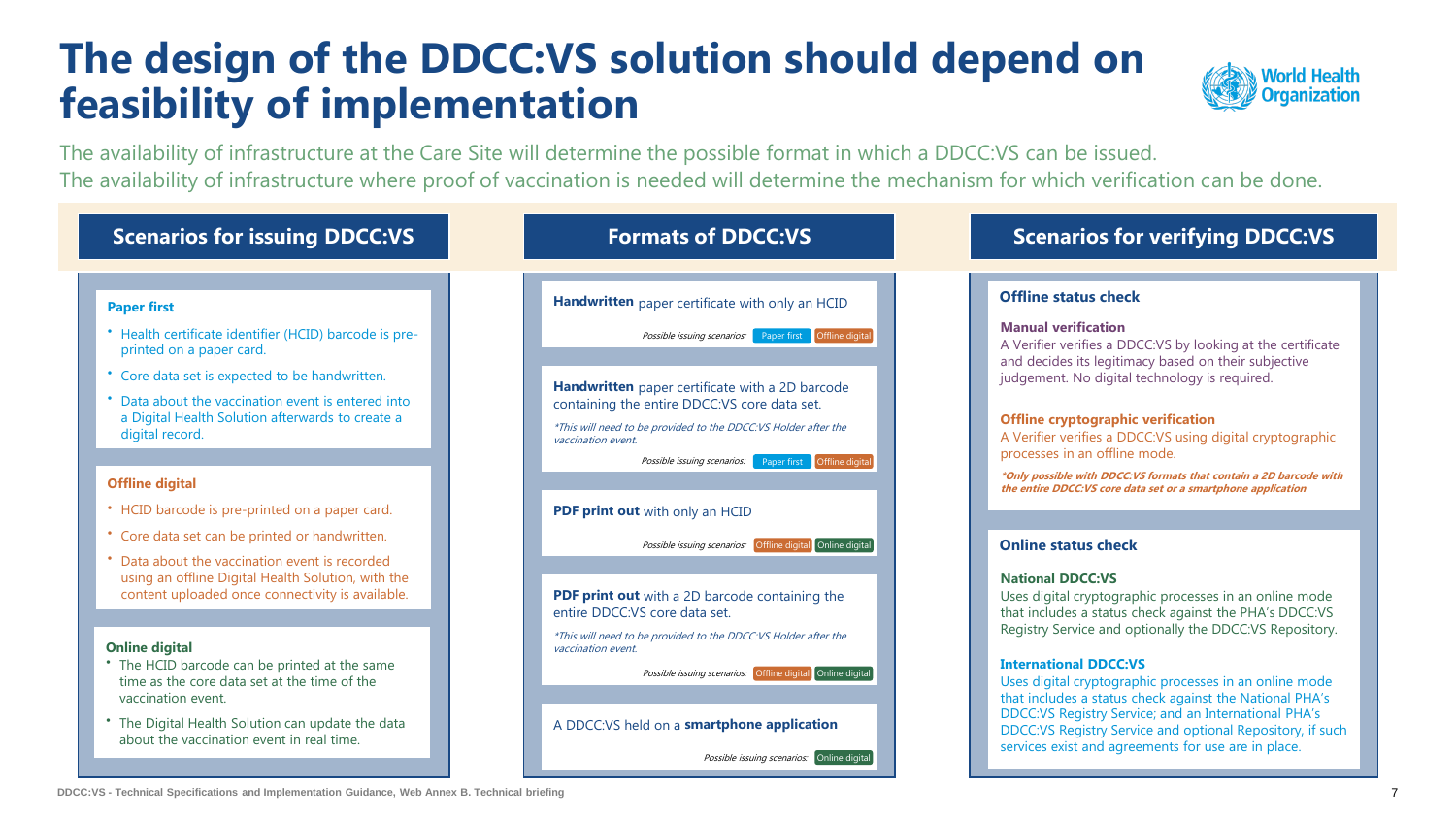### **What are the key considerations to determine the format of the DDCC:VS?**



The selected design format, or formats, of the DDCC:VS will have implications on how the content of the DDCC:VS is stored and verified.

#### **Formats of DDCC:VS**

**Handwritten** paper certificate with only an HCID

**PDF print out** with only an HCID

**Handwritten** paper certificate with a 2D barcode containing the entire DDCC:VS core data set.

**PDF print out** with a 2D barcode containing the entire DDCC:VS core data set.

A DDCC:VS held on a **smartphone application**

#### **Implications**

**STORED DDCC:VS FORMAT (DDCC:VS CONTENT STORED IN A CENTRAL REPOSITORY):**

- ➢ Leverages a **centrally stored copy of the signed DDCC:VS content**;
- ➢ The HCID on the paper certificate is used as a "**lookup token**";
- ➢ **Verifiers** can use the **HCID** for online retrieval of the digitally signed DDCC:VS document from a central web service;
- ➢ Verifiers can **confirm if the online content matches** the content on the DDCC:VS paper certificate;
- ➢ **Requires online access** for verification (no offline digital verification option).

#### **DISTRIBUTED DDCC:VS FORMAT (DDCC:VS CONTENT IN A 2D BARCODE):**

- ➢ **Digitally signed 2D barcodes** as the verifiable DDCC:VS format will require that each issuer can:
	- **1. Generate a 2D barcode** from the DDCC:VS document;
	- **2. Digitally sign the 2D barcode** using a Document Signer Certificate (DSC); and
	- **3. Distribute the 2D barcode** to DDCC:VS Holders. For DDCC:VS Holders who do not have smartphones, 2D barcodes would need to be printed for them.
- ➢ Verifiers will need to leverage an **application to read the 2D barcode** and verify both its content and its digital signature. To work offline, the application will need to have **downloaded the necessary DSC public keys**.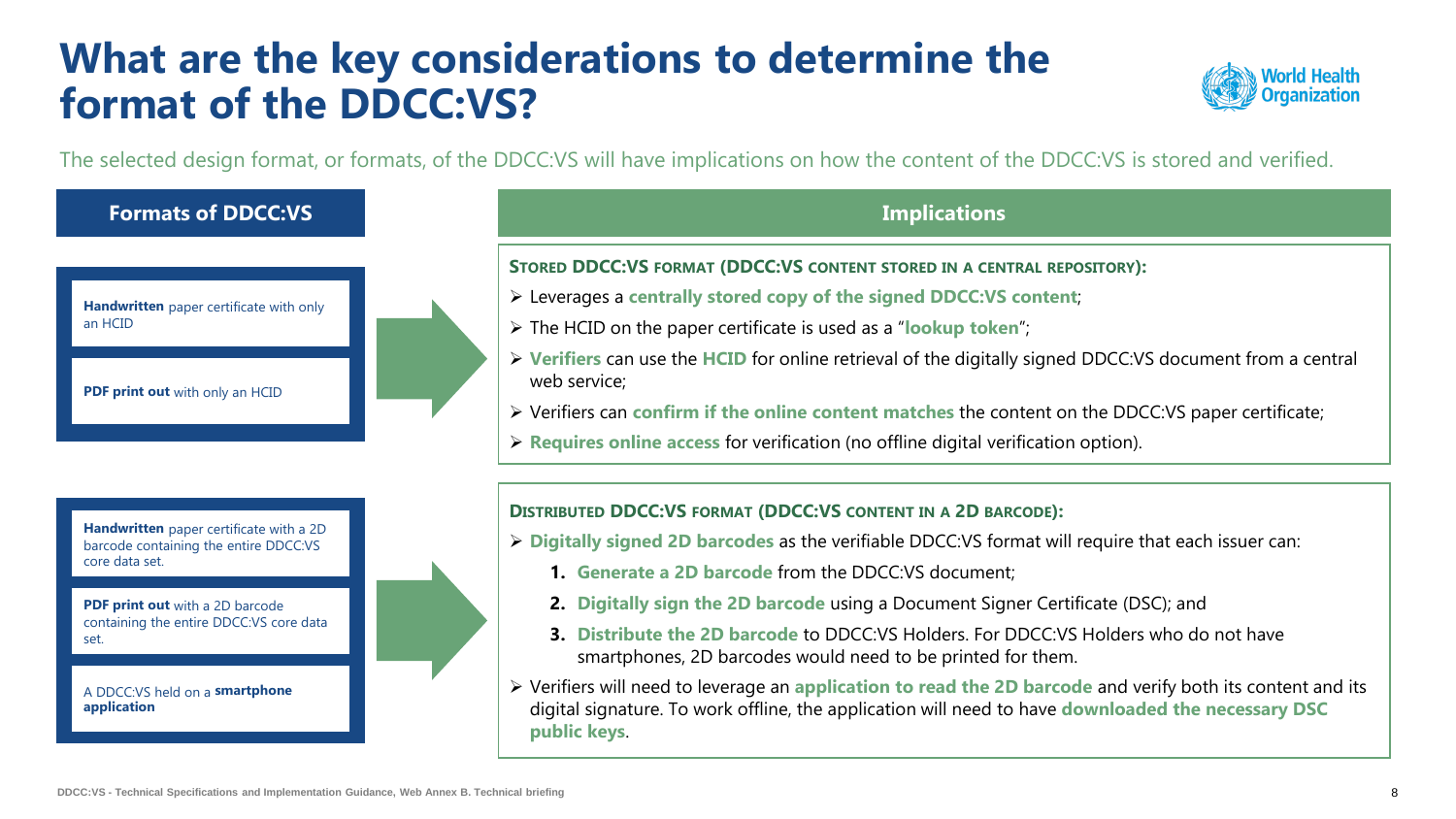### **What are the architecture implications for issuing and verifying DDCC:VS?**



Some centralized infrastructure is required regardless of DDCC:VS format, as the DDCC:VS Digital Health Solutions will need to be able to generate and sign the DDCC:VS. At least one DSC is needed with information about each DDCC:VS saved to a DDCC:VS Registry Service.

**Centralized Architecture**



- ➢ A centrally-deployed DDCC:VS generation service may be **leveraged by the entire ecosystem**.
- ➢ PKI requirements are **significantly simplified**.
- ➢ Centralized solutions present **a single point of failure**, so service level requirements can be onerous.
- ➢ There may be **regulatory and/or data governance challenges** associated with centralized processing.

#### **Implications on Issuing DDCC:VS Implications on Verifying DDCC:VS**

- ➢ Only the **HCID** is needed to do an **online lookup** of the DDCC:VS content.
- $\triangleright$  Network access is required for verification against the central server; it **does not work in offline mode**.
- ➢ **Revoked certificates** can be identified.
- ➢ A Public Key Directory **(PKD) is not required**.
- ➢ Citizens' concerns regarding **data privacy and online surveillance** may need to be addressed.

**Decentralized** 



- **Architecture**  $\triangleright$  If there are multiple DDCC:VS issuers (e.g., hospitals, pharmacies, etc.), **each QR code issuer** will require a Document Signer Certificate (DSC). This will require **national public key infrastructure (PKI) and Public Key Directory** (PKD) deployment.
	- ➢ **Printing capacity** would need to be widely available so that DDCC:VS Holders without a smartphone can receive a printed QR code.
- ➢ Each verifier needs a QR code reader which can:
	- Access and download the public keys (e.g., from a **global PKD**) of every QR code issuer.
	- **Decode** each supported QR code format (e.g., EU DCC, ICAO VDS-NC).
- ➢ The reader supports **offline verification**.
- ➢ Certificate **revocation is not supported**.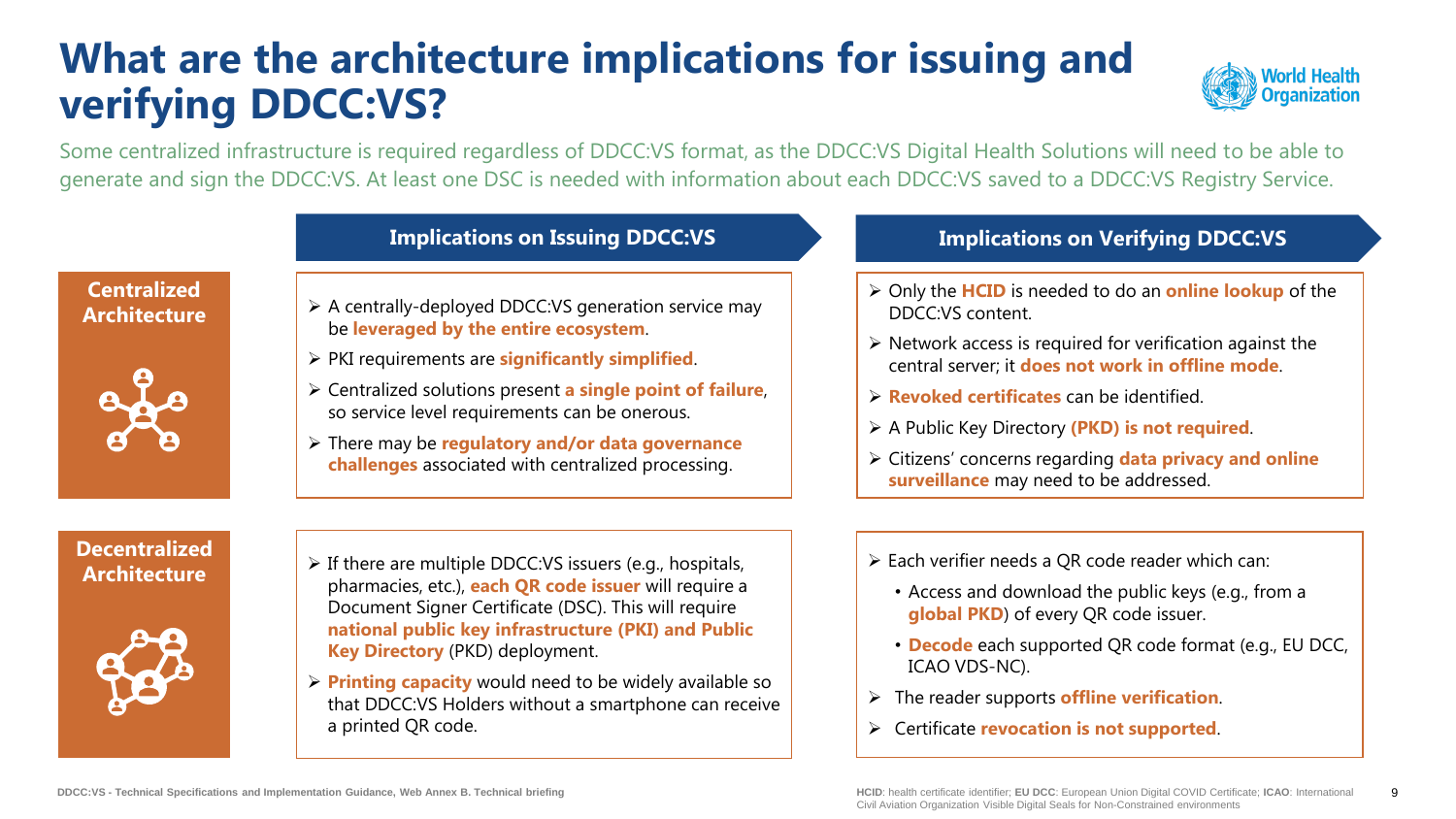### **What are the digital health interoperability standards required?**



- ➢ The preferred **semantic standard** is the International Classifications of Diseases, 11th edition (ICD-11)
	- ICD-11 is recommended as the most suitable and future-proof value set for use in the DDCC:VS data dictionary. **Implementers may use the DDCC:VS core data set as defined or may continue to use their existing terminology with a map to the DDCC:VS core data set data elements**, so long as it contains the required data elements in the DDCC:VS core data set. The recommended core data set is intended to include the critical data required for interoperability, specific to the scenarios of use defined, and driven by the public health need.
- ➢ The preferred **syntactic standard** is Health Level Seven (HL7) Fast Healthcare Interoperability Resources (FHIR)®
	- The FHIR implementation guide for DDCC:VS contains a standards-compliant specification that explicitly encodes computerinteroperable logic, including data models, terminologies and logic expressions, in a computable language sufficient for implementation of continuity of care and proof of vaccination use cases.
- ➢ Additional details can be found on the **DDCC:VS FHIR Implementation Guide**, accessible at: [https://WorldHealthOrganization.github.io/ddcc](https://worldhealthorganization.github.io/ddcc)